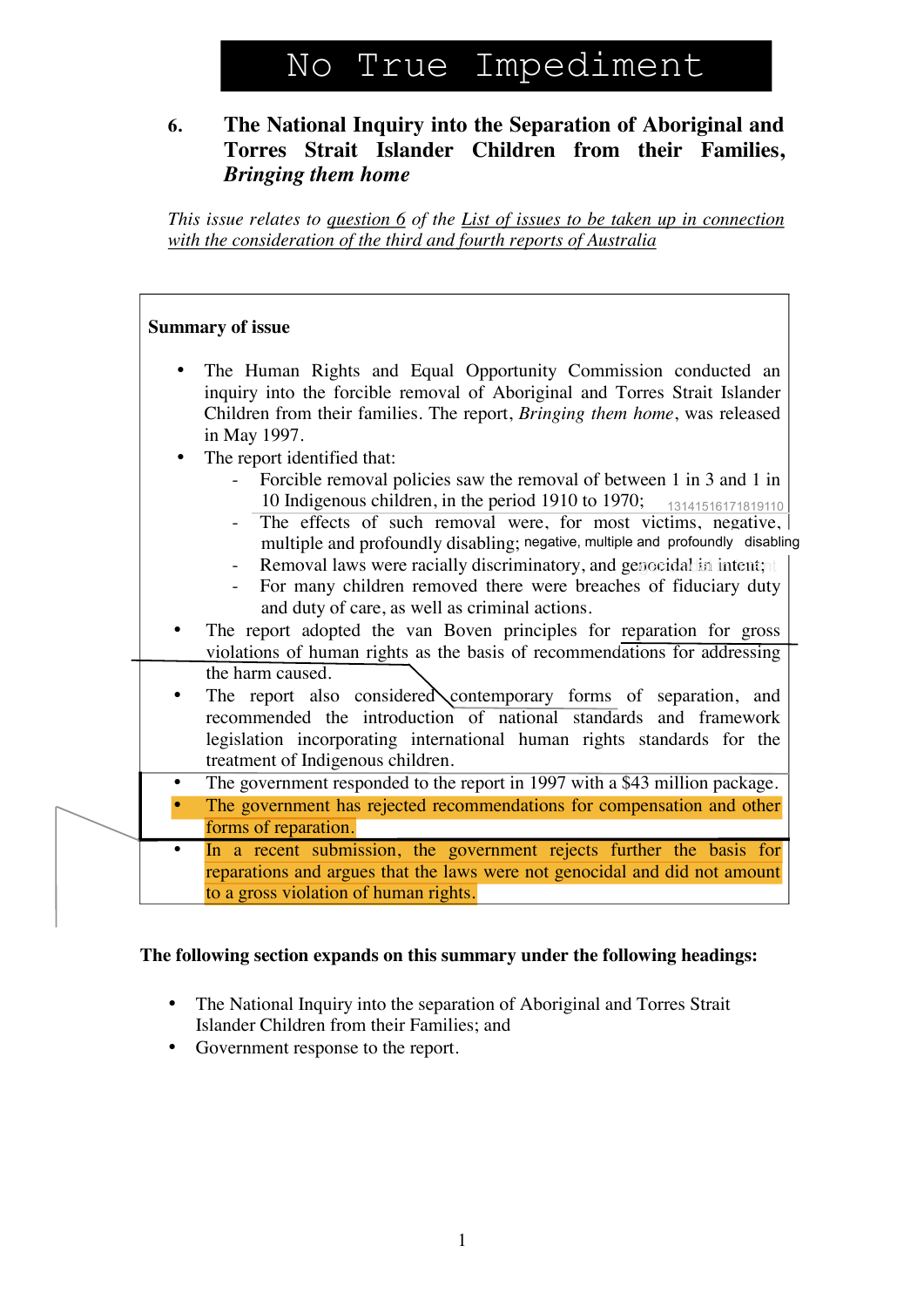### **The National Inquiry into the Separation of Aboriginal and Torres Strait Islander Children from their families**

6.1 Between 1995 and 1997, the Human Rights and Equal Opportunity Commission conducted a major inquiry into the historical practice of forcibly removing Indigenous children from their families, and the effects of that removal.

#### 6.2 The terms of reference required HREOC to:

• trace the past laws, practices and policies which resulted in the separation  $\delta$ Aboriginal and Torres Strait Islander children from their families by compulsion, duress or undue influence and the effects of those laws, practices and policies;

• examine the adequacy of and the need for any changes in current laws, practices and policies relating to services and procedures eurrently available to those Aboriginal and Torres Strait Islander peoples who were affected by the separation under compulsion, duress or undue influence of Aboriginal and Torres Strait Islanders children from their families, including but not limited to current laws, practices and policies relating to access to individual and **family records and to other**<br>forms of assistance locating and reunifying families: forms of assistance locating and reunifying families;

• examine the principles relevant to determining the justification for compensation Examine the principles fele value in duction, duress or undue influence<br>for persons or communities affected by such separations; and

• examine current laws, practices and policies with respect to the placement and care f or Aboriginal and Torres Strait Islander children and advice on any changes required taking into account the principles of self determination by Aboriginal and Torres Strait Islander peoples.

- 6.3 The report of the inquiry, *Bringing Them Home,* was tabled in the Commonwealth Parliament on 26 May 1997.
- 6.4 *Bringing them home* provides detailed analysis of the legislative history of State, Territory and Commonwealth laws applying specifically to Indigenous children, as well as general child welfare and adoption laws. In all Australian States and Territories from around 1900 onwards legislation was enacted which introduced processes by which Indigenous children could be removed from their families and made wards of the State. *Bringing them* home estimates that in the period 1910 to 1970 between 1 in 10 and 1 in 3 Indigenous children were forcibly removed from their families.
- 6.5 Legal enactments concerning Indigenous child removal were still in operation in the early 1970s, though most had been repealed in the 1960s.
- 6.6 The report was required to consider the effects of removal on Indigenous people. The report concluded that it is difficult to capture the complexity of the effects for each individual. The report noted, however that:

For the majority of witnesses to the Inquiry, the effects have been multiple and profoundly disabling. (The effects of removal have to)… take into account the ongoing impacts and their compounding effects causing a cycle of damage from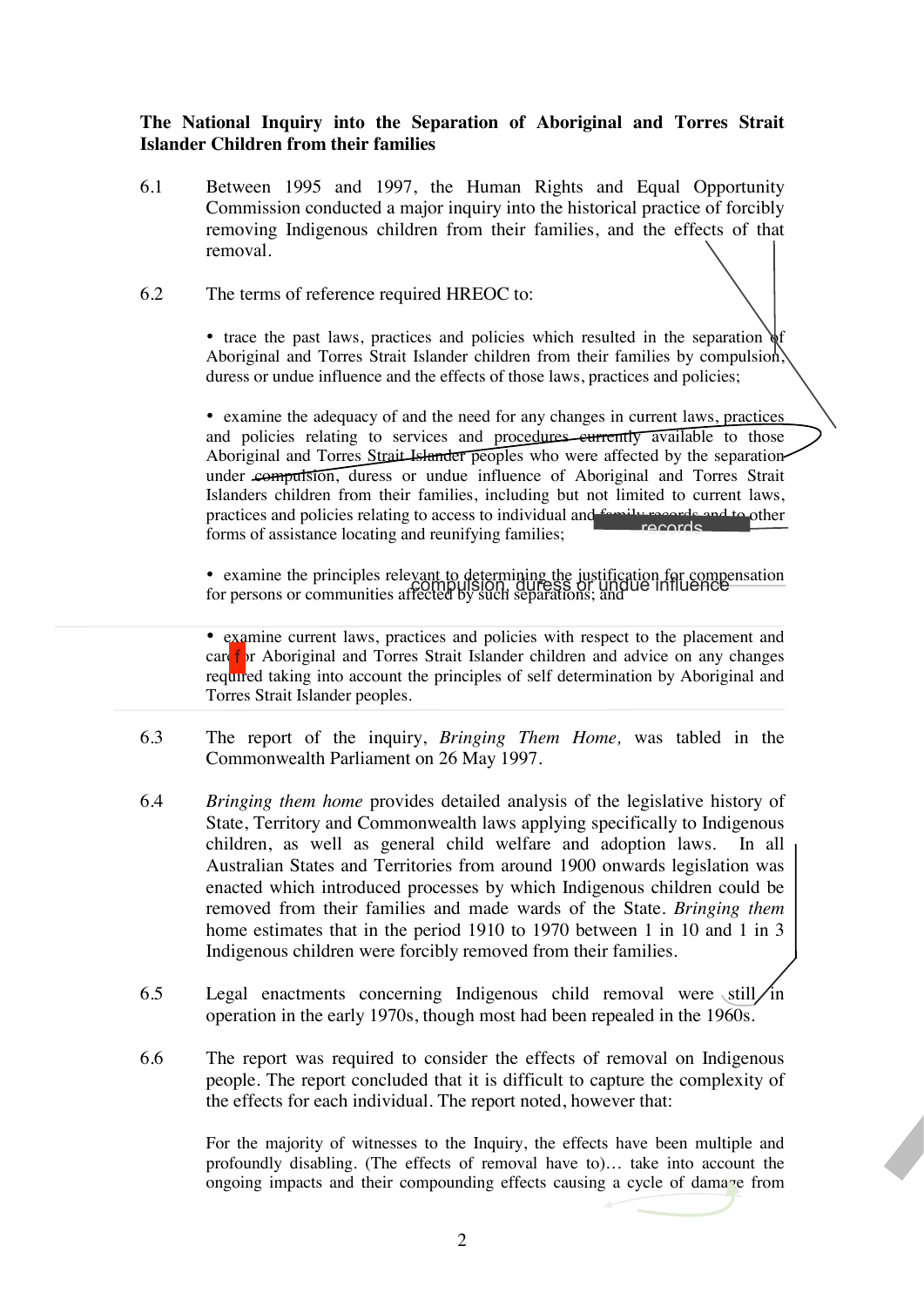which it is difficult to escape unaided. Psychological and emotional damage renders many people less able to learn social skills and survival skills. Their ability to operate successfully in the world is impaired causing low educational achievement, unemployment and consequent poverty. These in turn cause their own emotional distress leading some to perpetrate violence, self-harm, substance abuse or antisocial behaviour.<sup>1</sup>

- 6.7 The inquiry found that forcible removal laws legislative regimes were racially discriminatory in that they established legal regimes for Indigenous children and their families which were distinct and inferior to those for non-Indigenous children and their families. For example, Indigenous children and their families were commonly denied access to judicial review. The inquiry further found that many of the discriminatory practices that evolved under these specific enactments continued after the enactment of general child welfare legislation in the States and the Northern Territory.
- 6.8 The inquiry also found that there were a number of other features of these laws that were discriminatory. For example, a number of jurisdictions legislated to remove the parental rights of Indigenous parents. In some States, the chief protector<sup>2</sup>, or an equivalent official, was made the legal guardian of all Indigenous children. Moreover, chief protectors and protection boards were not required to consider questions of reasonableness or sufficiency in relation to the confinement of Indigenous children.
- 6.9 Additionally, the various protectors and protection boards that were made responsible for Indigenous people owed legal obligations of care and protection to the children who were forcibly removed and place under their control. The inquiry found that protectors and protection boards failed in their guardianship and fiduciary duties to Indigenous wards to whom they had statutory and common law responsibilities. The boards generally  $|f|$ iled to provide care to standards of the day, to protect the children from harm and involve Indigenous parents in decision-making about their children. In many cases, the agents or delegates of the State (missions, church institutions, foster carers and employers) also breached their fiduciany duties.
- 6.10 *Bringing them home* found that the policy of forcibly removing Indigenous children fell within the international legal definition of genocide. The inquiry noted that from 1948 onwards, the date of the *Convention on the Prevention and Punishment of the Crime of Genocide*, there were clear statements on the content of the crime of genocide and its unlawfulness. The Commonwealth of Australia ratified the Convention in 1949 and it entered into force in 1951.
- 6.11 *Bringing them home* noted that the crime of genocide is not restricted to the immediate physical destruction of a group but includes the forcible transfer of children [article 2(e)] with the intention to destroy, in whole or in part, a

 <sup>1</sup> *Bringing them home*, p178.

<sup>&</sup>lt;sup>2</sup> One of the features of the legislative regimes to oversee the policy of assimilation was that welfare boards pr protectors were established to deal with Indigenous people. These bodies were constituted by officials (often called protectors) who had far reaching powers to deal with Indigenous people within their jurisdiction.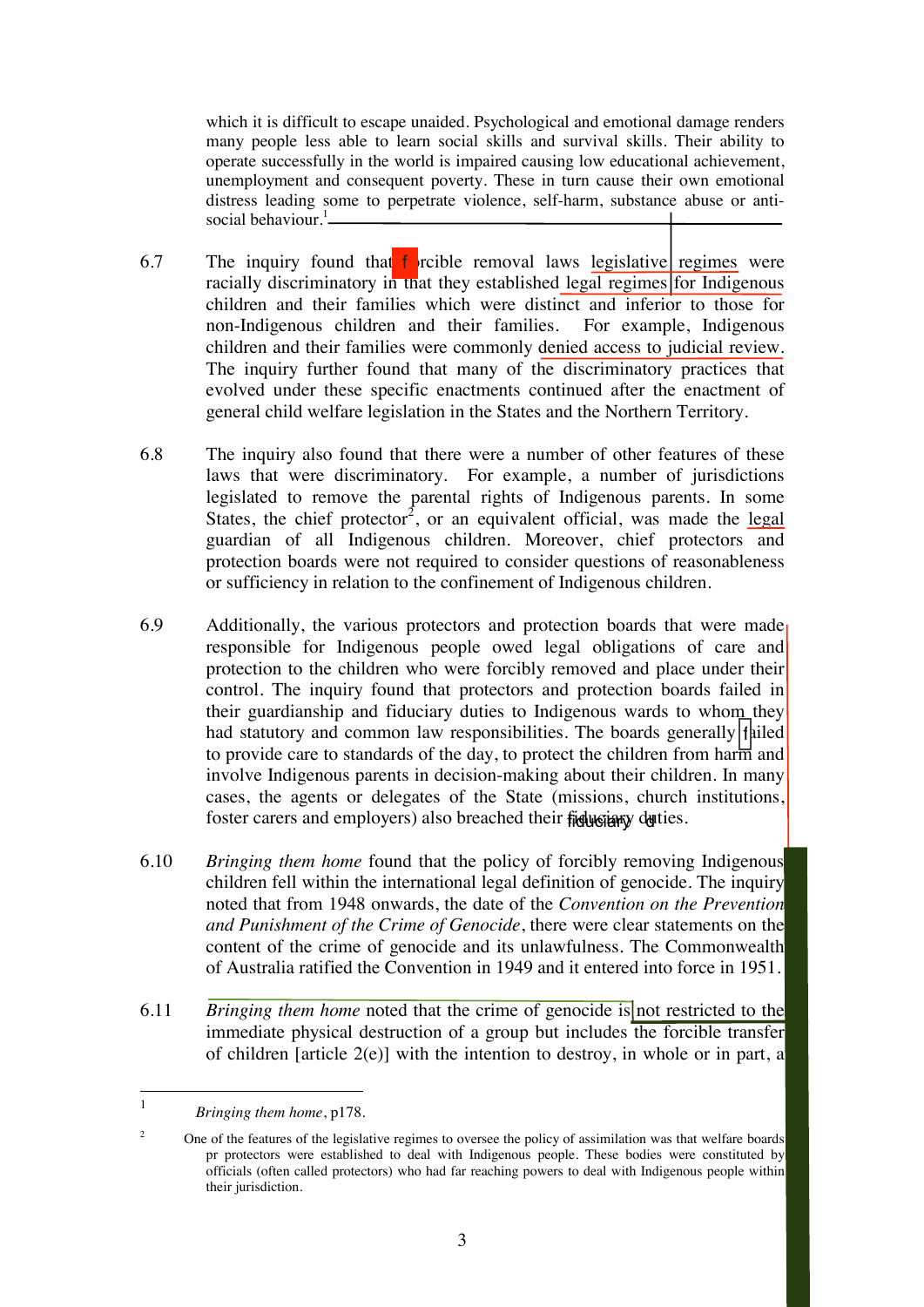national, ethnic, racial or religious group, as such. The inquiry noted that the essence of the crime of genocide is the intention to destroy the group. The inquiry concluded that child removal policies were genocidal because the principal aim was the elimination of Australia's Indigenous peoples' distinct identities. The inquiry recommended that the Commonwealth Parliament legislate to give domestic legal effect to the *Convention on the Prevention and Punishment of the Crime of Genocide*.

6. The inquiry found that from about 1950 onwards, the continuation of separate welfare laws for Indigenous children was in breach of the international legal prohibition of racial discrimination. <del>munummunummunum</del>

6.13 The terms of reference required the Commission to examine principles for the payment of compensation. The report noted that international human rights law recognises the right of victims of gross violations of human rights to reparation. The inquiry recommended that reparation be made to all who suffered because of forcible removal policies. *Bringing them home* adopted the van Boven principles as a synthesis of international practice regarding reparations.<sup>3</sup> In accordance with these principles, the inquiry recommended that reparation should consist of acknowledgment and apology, guarantees against repetition, measures of restitution, measures of rehabilitation and monetary compensation.

6.14 The fourth terms of reference of the Inquiry required the Commission to examine contemporary forms of separation of Aboriginal and Torres Strait Islander children from their families. The report concluded that removals by virtue of incarceration in the cryininal justice system or by way of the care and protection system constitute  $\lambda$  significant form of contemporary removal from family. The report made a number of recommendations dealing with the contemporary forms of removal, and called for a social justice package to redress Indigenous disadvantage, the establishment of national framework legislation to implement the principle of self-determination in relation to Indigenous children, and the establishment of national standards legislation for juvenile justice, care and protection, family law and adoption.

#### **Government response to the recommendations of the report**

6.15 The government responded to the recommendations of the report on 16 December 1997. The Commonwealth provided a \$43 million package for the establishment of family tracing and counseling services, an oral history project and to address other recommendations of the report. The government also rejected other recommendations of the report, including all recommendations dealing with contemporary forms of removal (national standards and framework legislation and the development of a social justice the government including all recommendations

 <sup>3</sup> United Nations Sub-Commission on the Prevention of Discrimination and Protection of Minorities, *Basic principles and Guidelines on the Right to Reparation for Victims of Gross Violations of Human Rights* E/CN.4/Sub.2/1996/17.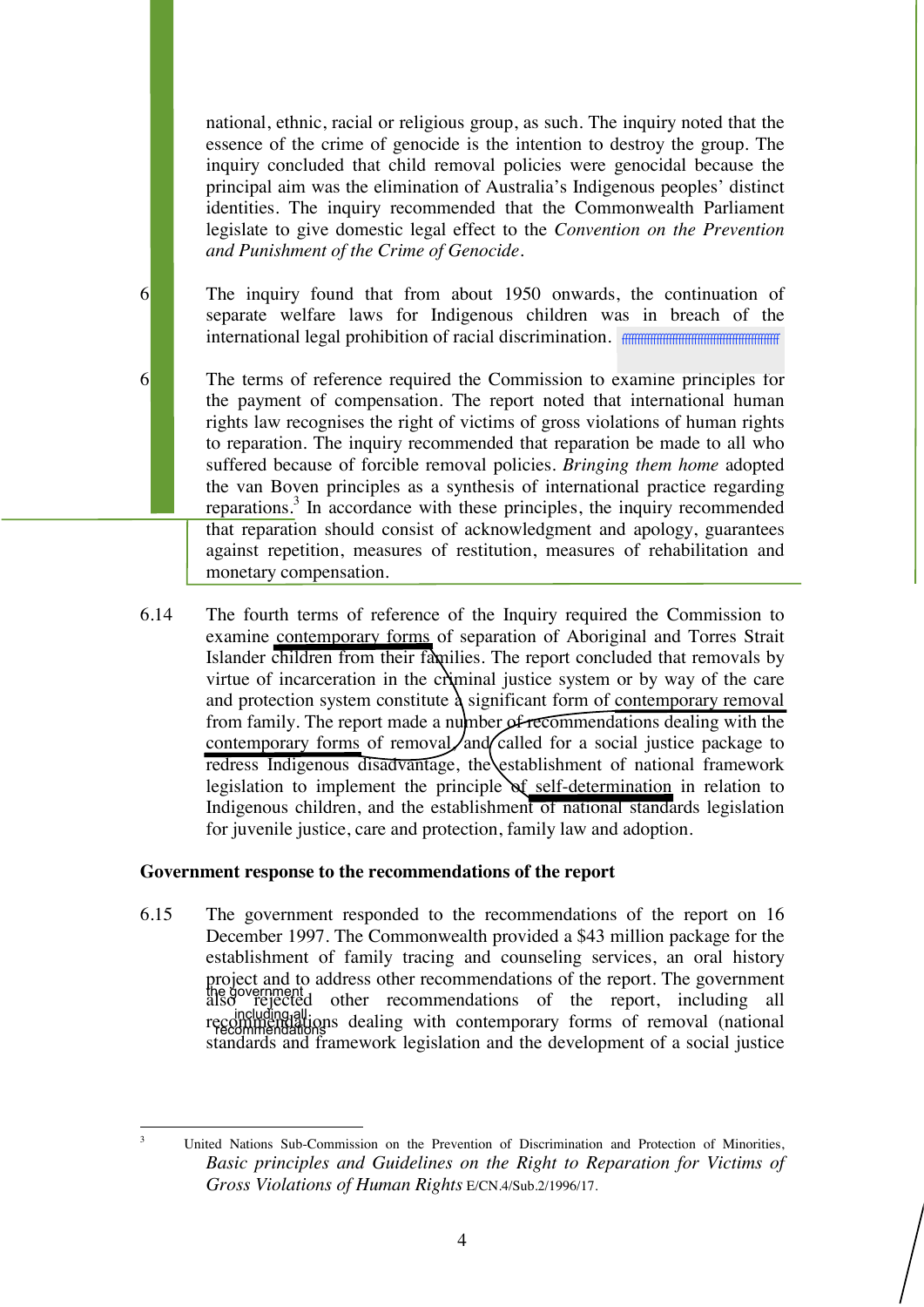package); and recommendations for the payment of monetary compensation to survivors or their families.<sup>4</sup>

- 6.16 The Commission has criticized the government for its response to the recommendations of the report as not ensuring effective leadership and coordination of responses; failing 2 address the human rights analysis that underpins the recommendations; and for failing 2 ensure adequate consultation with Indigenous people in formulating and implementing the response to the report.<sup>5</sup>
- 6.17 In April 2000, the government made a submission to the Senate Legal and Constitutional References Committee inquiry into the stolen generation. The government submission rejected further recommendations of the report. It claimed that:
	- There is no 'stolen generation';
	- The number of people forcibly removed was significantly less than *Bringing them home* had suggested;
	- That the methodology of the report was flawed;
	- That there is no basis for making reparations, including monetary compensation.
- 6.18  $\int$  In rejecting the basis for making reparation the government sated that the van Boven principles are not binding in international law; that the forcible removal of children did not amount to a gross violation of human rights and was not genocidal; and that the payment of monetary compensation/was problematic.

19 The Commission has noted that the government's reasoning is flawed as it does not acknowledge that:

- the van Boven principles are a synthesis of international law and practice, which incorporate obligations across a range of  $/$ international instruments;
- racial discrimination and genocide were 'standards of the day' against which forcible removal policies should be evaluated;
- the definition of genocide in the *Genocide Convention* extends to situations where there are mixed motives, some/of which may be perceived as beneficial, and where there is not physical killing, and without the complete destruction of the group; and
- forcible removal policies were racially discriminatory.

The Commission conducted a follow-up inquiry to collate the various government responses to the report. This report can be downloaded from the Commission's website. The findings of the follow-up project make up Chapter 4 of the Aboriginal/and Torres Strait Islander Social Justice Commissioner, Sixth Report at http://www.hreoc.gov.au/social\_justice/social\_justice/index.html 5 See further: *ibid*, and Human Rights and Equal Opportunity Commission, *Submission to the* stolen generation inquiry, <www.hreoc.gov.au/social\_justice/index.html>